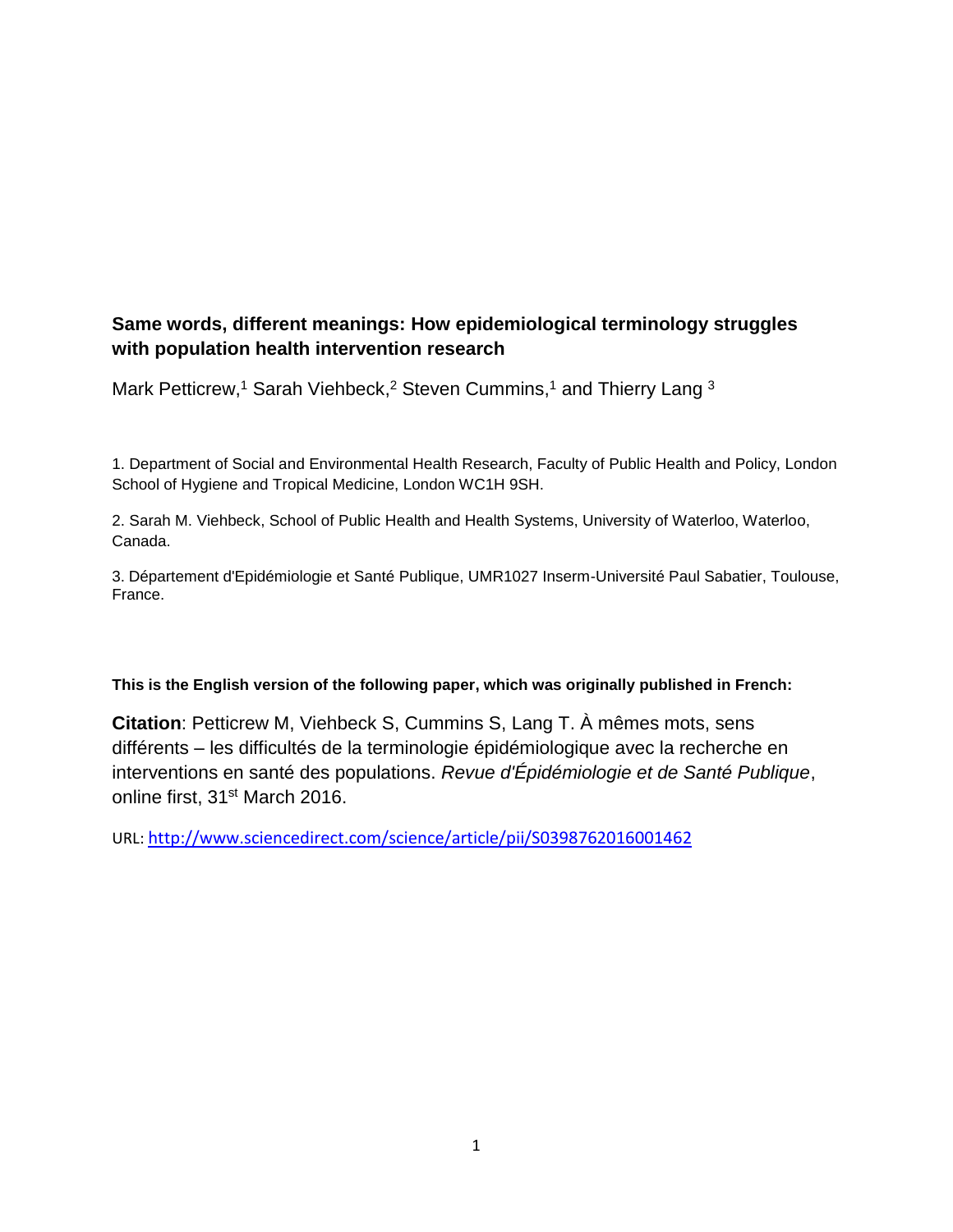### **Abstract**

Public health research differs from clinical epidemiological research in that its focus is primarily on the population level social and structural determinants of individual health and the interventions that might ameliorate them, rather than having a primary focus on individual-level risks. It is typically concerned with the proximal and distal causes of health problems, and their location within complex systems, more than with single exposures. Thus, epidemiological terms and concepts may have very different implications when used in the context of population health. This paper considers some key differences in relation to terms like 'population', 'baseline', 'control group' 'outcome' and 'adverse effects'. Even the concept of an 'intervention' often needs careful handling. The paper concludes that there is a need for an expanded, and more realistic use of these terms in the population health intervention research context.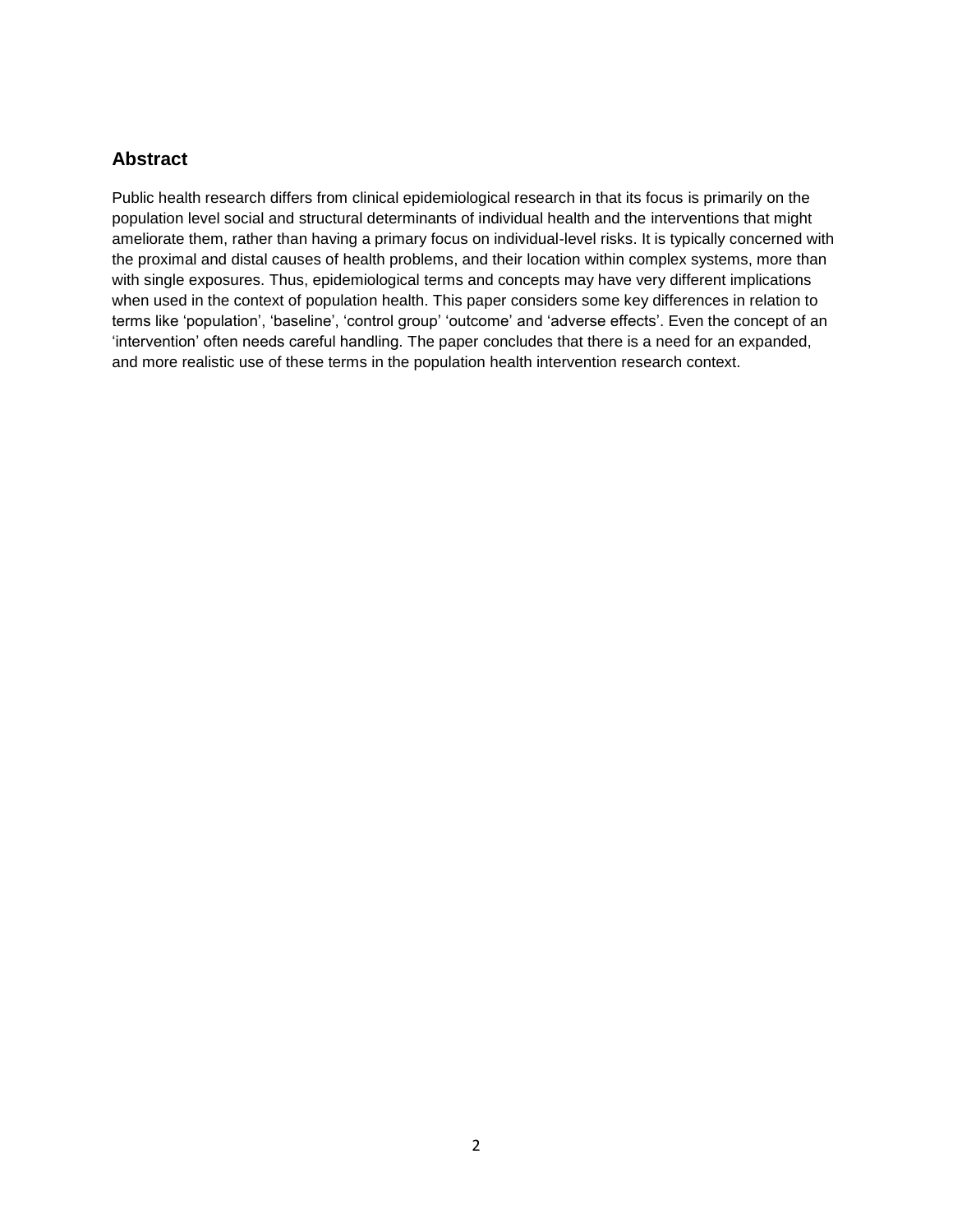### **Introduction**

Population health intervention research (PHIR) is emerging as a field aimed at generating evidence about the population-level impacts of policies, programs, and actions and policies from within or outside of the public health sector. The interventions in question include, for example, income, education, and employment opportunities and their impacts on health.[\(1\)](#page-9-0) Though the evaluation of such interventions has a long history, there has been an upsurge of interest in the past ten years driven by a greater understanding of the need to intervene on the "upstream" determinants of health.[\(2\)](#page-9-1)

Much of the debate about the sort of evidence that is needed for this enterprise - in particular discussions about "better evidence" and the need to identify "what works" – frequently draws on clinical epidemiological language and on concepts and approaches developed in evidence-based medicine. However there are obvious differences between clinical and population health interventions, and these differences pose problems for the translation of clinical epidemiological language and concepts between these fields. Firstly, and most obviously, population health can be distinguished from other areas of epidemiology and public health in that its focus is primarily on the population level social and structural determinants of individual health and on the interventions that might ameliorate them, rather than having a primary focus on individual-level risks. Population health is concerned with the proximal and distal causes of health problems, and their location within complex systems, more than with single exposures.

For these and other reasons methodological terms and concepts used in many areas of clinical epidemiology may have different implications when used, without adaptation, in the context of population health. One possibility is that we may appraise evidence created within a population health paradigm quite differently – and more harshly - than evidence created to inform clinical decision-making. Indeed it is sometimes said informally that the public health research are overly critical of their own and other's research, placing emphasis on different factors during funding peer review than, say, basic scientists. For example, an analysis of over 300 Canadian Institutes of Health Research grants has shown that, compared to biomedical/clinical panels, health services and public health panels score grant applications lower.[\(3\)](#page-9-2) Biomedical committees place greater importance on the track record of the author, the logical derivation of the research ideas, appropriate laboratory techniques, and provisions for graduate student support. In contrast, health committees place greater importance on research design, methods and statistics, literature reviews, and budgets. In addition the analysis found less consensus among the ratings of health committees, than among medical committees.[\(3\)](#page-9-2) An evaluation of the CIHR Open Operating Grant program in 2012 reached similar conclusions.[\(4\)](#page-9-3)

One response might be to move the goalposts and assess the methodological quality of PHIR more generously. A more credible position might be to explore how these methodological concepts differ between disciplines, why this matters, and then to calibrate judgments about strength of evidence accordingly. Examining the methodological language underpinning such judgments is an important starting point; there is power enshrined in language, and methodological terms like "control" and "baseline" are not just descriptions of groups or points in time, but also carry implications about methodological rigour.

The purpose of this paper is therefore to interrogate some of the more salient methodological terms for which there appears to be a difference in implications between clinical epidemiology and PHIR, and to use this frame to argue for an expanded, and more realistic use of these terms in the population health intervention context. As a broad organizing principle, we have adopted a framework widely used in evidence-based medicine to help think through the framing of research questions: the PICO framework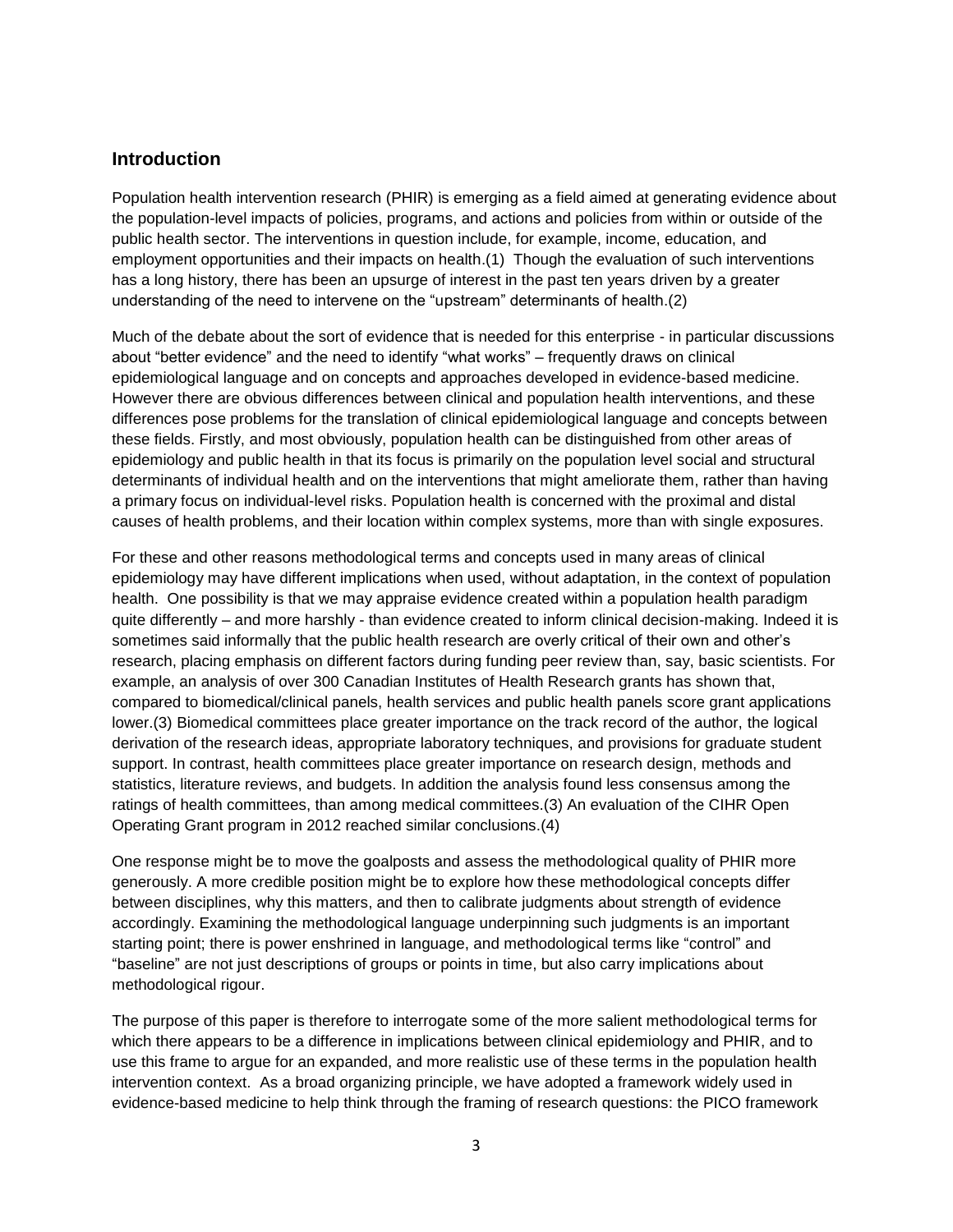Population, Intervention (or exposure), Control/Comparison, and Outcomes (PICO).[\(5\)](#page-9-4) We chose this as a starting point as the PICO items may often be particularly difficult to define and apply when we move beyond clinical/healthcare interventions. The discussion however extends beyond PICO in order to bring in other key methodological terms and concepts that may be encountered in the development or evaluation of population health interventions. To select the terms for discussion, all the items in the Cochrane Handbook's "Glossary of Terms" were reviewed independently by the authors for possible inclusion.[\(6\)](#page-9-5) Terms were selected on the basis of likely differences in interpretation for population health intervention research, compared with clinical epidemiology contexts. A final set of terms for discussion was selected based on convergence across at least two of three reviewers. We hope that this discussion may be of relevance to several audiences, in particular those who need to critically appraise population health research before it is funded, or implemented, as well as researchers and systematic reviewers more attuned to appraising clinical research than population health research. It may also be of relevance to journal editors who often have to assess the comparative merits of public health research alongside clinical studies.

#### *Populations and baselines*

What is a "population"? In clinical trials, the "population" refers to the demographic, clinical and other variables collected for each participant at the beginning of the study, before the intervention is administered. The Cochrane Handbook defines this broadly, to include relevant demographic factors as well as geography and diseases.[\(6\)](#page-9-5) A clearly defined population is important not just for purposes for description, but because this is often used as a marker for study "quality". A population is the base from which a study sample is drawn – it needs to be identified and quantified at the start and end of a quantitative longitudinal study or trial, along with the ability to account for any attrition during the research. An ill-defined or non-representative population may also have implications for the generalizability of the findings. As a result, defining a population and its representativeness often has implications for whether the study scores "high" or "low" in terms of study quality on critical appraisal tools.[\(7\)](#page-9-6) However in population health, the nature and definition of populations may be contested. Crucially, populations are not just aggregates of individual characteristics, but as Krieger (2012) describes, social relations may also shape population health distributions, as shown in the analysis of the spread of obesity through social networks in the Framingham Offspring study.[\(8\)](#page-9-7) [\(9\)](#page-9-8)

Describing aggregates of sample characteristics at baseline is nonetheless important because it allows the "before" population to be compared to the "after" when evaluating change in response to an intervention. For complex public health interventions, we are often less interested in the straightforward change from "before" to "after" a given intervention exposure (e.g., introduction of a policy or program at a population-level), and more interested in the extent to which the intervention interacts with different populations within and across different contexts. Is it more effective in some populations than others? And are there features of the context within which the intervention is introduced which mediate or moderate its effectiveness? If so, then it becomes important to collect adequate information not just about baseline characteristics of populations in isolation, but also about the initial state of the contexts (structures, environments, and systems) into which they are introduced.

However identifying when the population was exposed to the intervention may often be easier said than done. For example, individuals in populations often live in one context but work in another. As a result, they are operating within fluid boundaries. There may have been a long prior period during which the population was exposed to different, or weaker "doses" of the intervention, with no clear "start" or "end" to the intervention phase. In the case of introducing new policies, for example, the intervention may not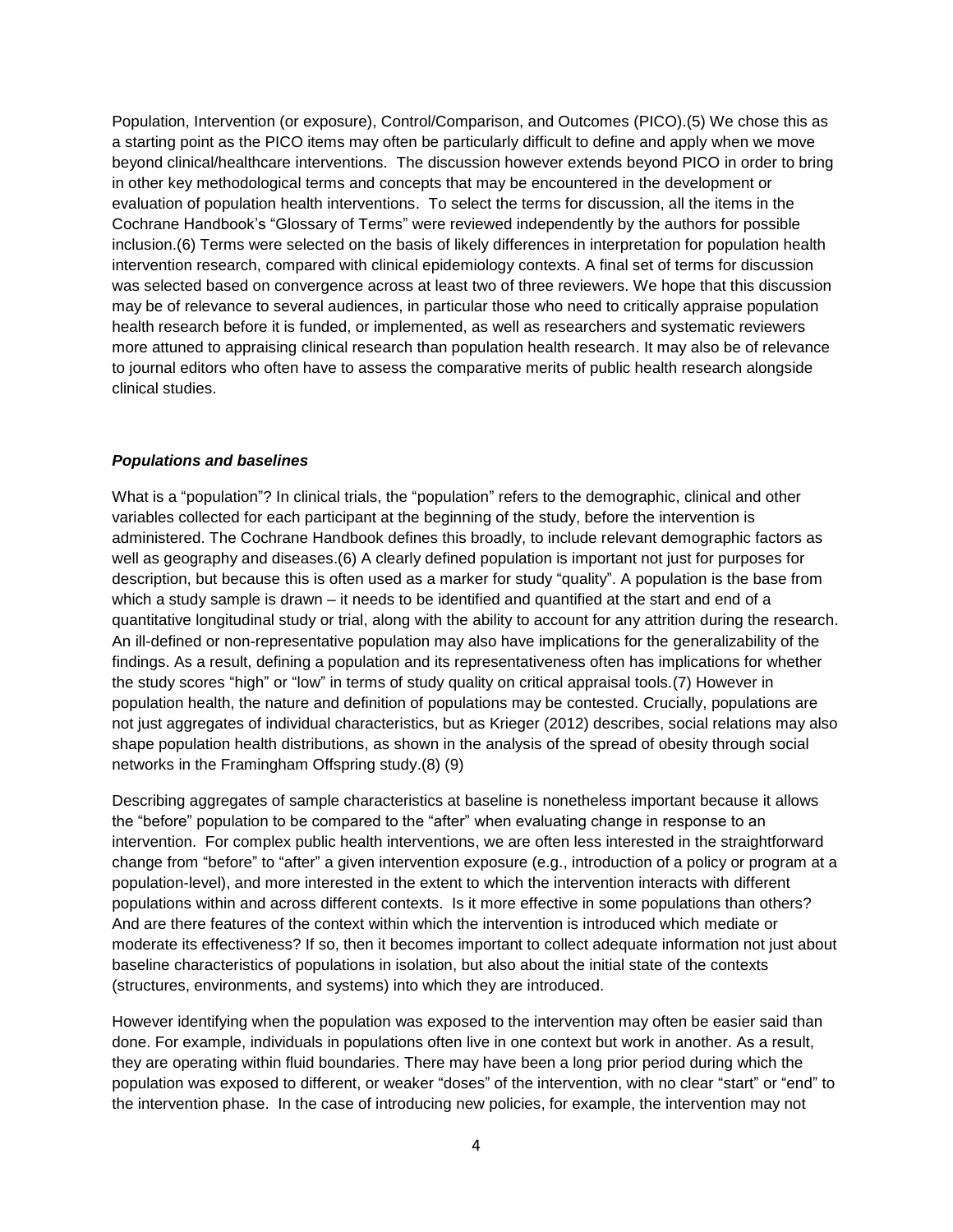start simply when the policy is launched – instead, it is possible that the population's behavior (and knowledge, and attitudes) may have been in a process of change long before that. The intervention may even be said to begin during the policy agenda-setting phase, and broader awareness about the policy is being raised, or when the policy is first announced publically, or when the system within which the policy is delivered begins to adjust in anticipation of the formal start date.

As a result, thinking of interventions as "events in systems" as Hawe, Shiell et al. (2008) describe is a more accurate description of the long, slow social change process which social interventions often involve.[\(10\)](#page-9-9) One example is the introduction of "Smokefree" legislation in many countries, which places restrictions on smoking in public places.[\(11\)](#page-9-10) Should the "baseline" for evaluating such legislation be considered to be the day before the policy was introduced? (or the same day the year before to control for seasonal effects). Or does the baseline begin before this? Many interventions (like policies) have the potential to affect behavior in advance of implementation, as individuals or communities prepare for change. In the case of the Smokefree legislation in Scotland for example smoking quit rates increased in the period before the introduction of the legislation.[\(12\)](#page-9-11) Policies themselves may also diffuse over time, as policies in one jurisdiction influence policies in another. For example, Nykiforuk et al. (2008) have described how smoke-free spaces bylaws diffused over a 30-year period across the provinces of Alberta and Ontario, Canada.[\(13\)](#page-9-12)

The baseline in evaluations of population-level interventions can therefore extend back in time. The success and acceptability of the Smokefree legislation may have depended on the many decades during which the public were sensitized to the need for legislation. During this period the risks of smoking became widely known and the public acceptability of smoking itself began to wane, something the tobacco industry itself realized.[\(14\)](#page-9-13) This undoubtedly affected the population readiness for the intervention. Dating the start of the intervention in Scotland for example to 6am on March 26, 2006, the date legislation was introduced, may therefore represent the end of a long process, rather than the start of implementation. As the public acceptability of legislative interventions continues to evolve after they have been introduced, it may not even be the end of the intervention.[\(15\)](#page-9-14)

One possible approach to this problem is to consider the use of multiple baselines, so that baseline measurement of both the population and its context is not a "one-off" event. Given the shifting nature of baselines and populations, the context too may extend back in time and understanding this may require collecting historical data. This, and consideration of the "policy diffusion" described above may help the evaluator understand the extent to which a population and context is or was "intervention ready" and to gather a more realistic sense of pre-intervention conditions. Thu*s*, context is not something to be controlled for, but integral to understanding how and why an intervention works. This is particularly true of policies (*"Many policy choices cannot be broken down into discrete interventions evaluated in a contextfree manner."* (Kouri, 2009). [\(16\)](#page-9-15)

#### *Interventions, and intervention and control groups*

The above discussion - and the difficulty in determining when an intervention begins -suggests that the word "intervention" can itself be misleading. There is a clear tension between the fluid and dynamic nature of environments and systems, and the implication carried by the term "baseline" of a steady, measurable prior state. When intervening at the population level we are not working with discrete, decontextualized events with clear beginnings, middles, and ends. Rather, evaluations of complex population health interventions must attempt to capture relevant aspects of the states of systems over time, and try to understand what the impact of the introduction of the intervention is on that system.[\(17\)](#page-9-16)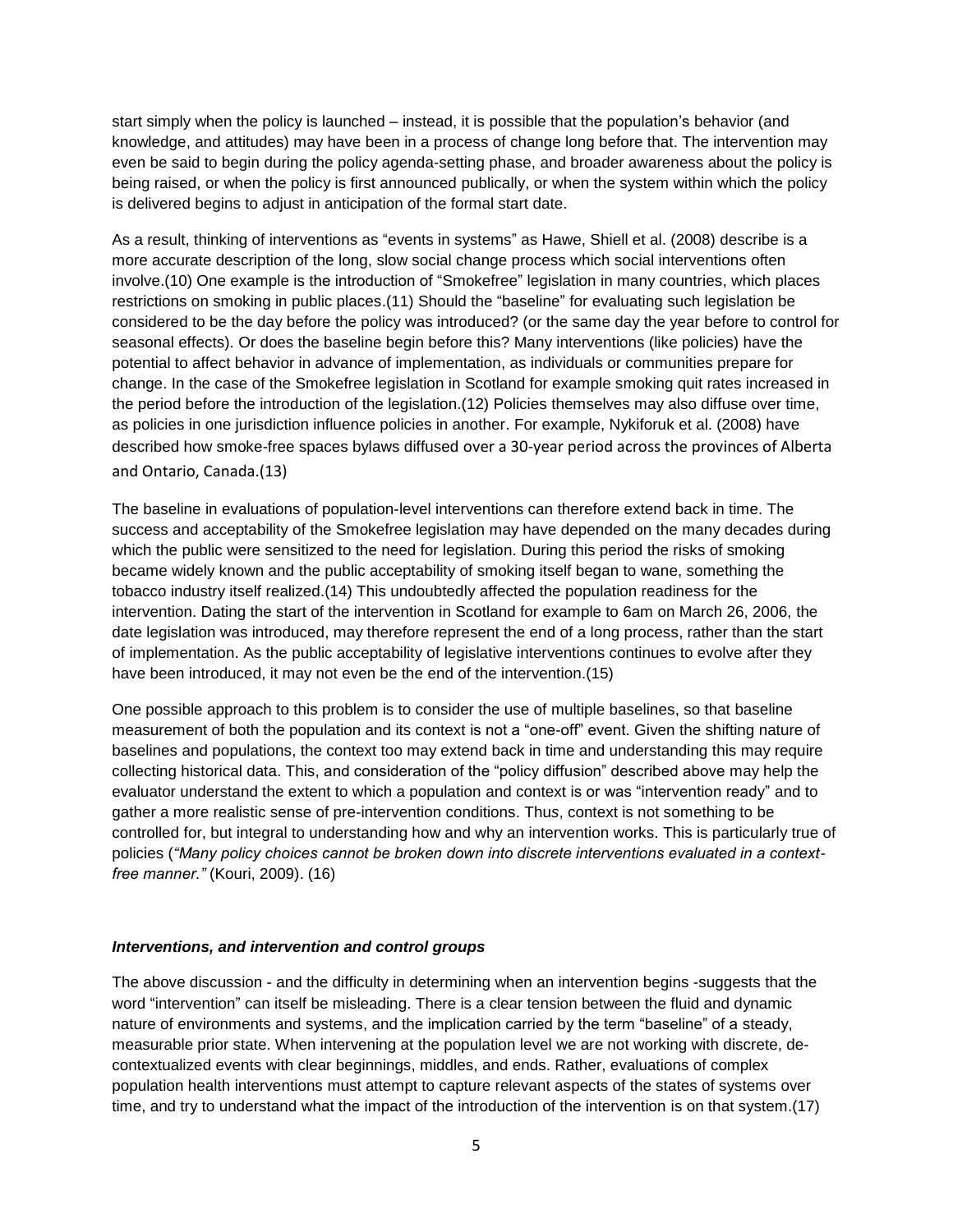The Cochrane Handbook for Systematic Reviews of Interventions describes an intervention as "*the process of intervening on people, groups, entities or objects in an experimental study*".[\(18\)](#page-9-17) In controlled trials, the word is sometimes used to describe the regimens in all comparison groups, including placebo and no-treatment arms. In this case "Intervene" and "intervention" carry the implication that some intentional, planned action takes place. This may or may not be the case in population health. Evaluations of natural experiments may involve evaluations of policies in different jurisdictions which are implemented outside of the control of a researcher and are not often deliberately implemented in a way that facilitates controlled evaluation. [\(19\)](#page-10-0) Instead the evaluation uses natural variations in exposure as a way of assessing impact. This approach is closer to observational epidemiology than clinical trial methodology.

Population health interventions could also legitimately include multiple rather than single interventions. While this may be problematic in terms of confounding, it may also provide the opportunity to study interactions between intervention elements. The key point however is that interventions are often not developed by researchers, and evaluation may often be post-hoc and pragmatic.

If "intervention" and "population" are flexible concepts, then by extension defining intervention and control groups must be correspondingly so. The Cochrane definition of "Intervention group" refers to a group of participants in a study receiving a particular health care intervention. "Parallel group trials include at least two intervention groups. The control arm in a trial "acts as a comparator for one or more experimental interventions". [\(18\)](#page-9-17) This is an ideal which is not always achieved, or even appropriate in population health. Rather than a binary definition of exposure (some receiving the intervention, some not) there are more often populations which are exposed to varying amounts and aspects of the intervention at different times. This may occur because the intervention is modified by implementers according to their judgment of different populations' needs, and may be modified by populations themselves. The intervention itself may also evolve over time and may legitimately vary across settings. Hawe et al. (2004) describe how, for such interventions, the issue is not the standardization of the intervention, but the standardization of the processes and functions - that is, the mechanisms by which the change takes place – the intervention itself however may vary. [\(20\)](#page-10-1) In Hawe's example, if the intervention is, say, "workshops for general practitioners", the form of these can adapt to the local context,

The purpose of "controls" is to provide a clear counterfactual, with the ideal that the control group should be similar in all important characteristics (other than receipt of the intervention) which are likely to affect the relevant outcomes. Given the variations in exposure described above, this requirement becomes progressively more difficult to meet as one moves from individual-level to population-level interventions within particular jurisdictions or which cross jurisdictions. In particular, the idea of a "control" population or area becomes more difficult to operationalize when one considers evaluations of the effects of areabased interventions, for example, evaluations of changes in cities, countries, or other environments; the concept of "control cities" stretches the concept of "control" - it is important to identify suitable "comparison" areas but close matching on prognostic variables may be difficult and the comparison areas are unlikely to be highly similar. Furthermore, for many policy interventions, there will be no untouched, "no-intervention" control group – particularly given the fluidity of populations described above.

One implication is that in the absence of a true control group, there could be other forms of comparison groups or areas, with different experiences of and exposure to the intervention or multiple time series approaches for a within-area "control" group (pre- vs. post-exposure). The evaluation approach to this challenge may therefore quite legitimately be closer to observational etiological epidemiology than to traditional evaluation research, involving descriptive observational studies and mathematical models or simulations. The case for non-experimental research to evaluate social and public health interventions has often been made [\(21\)](#page-10-2) [\(19\)](#page-10-0) but the basic principle is that the researcher seeks to draw scientifically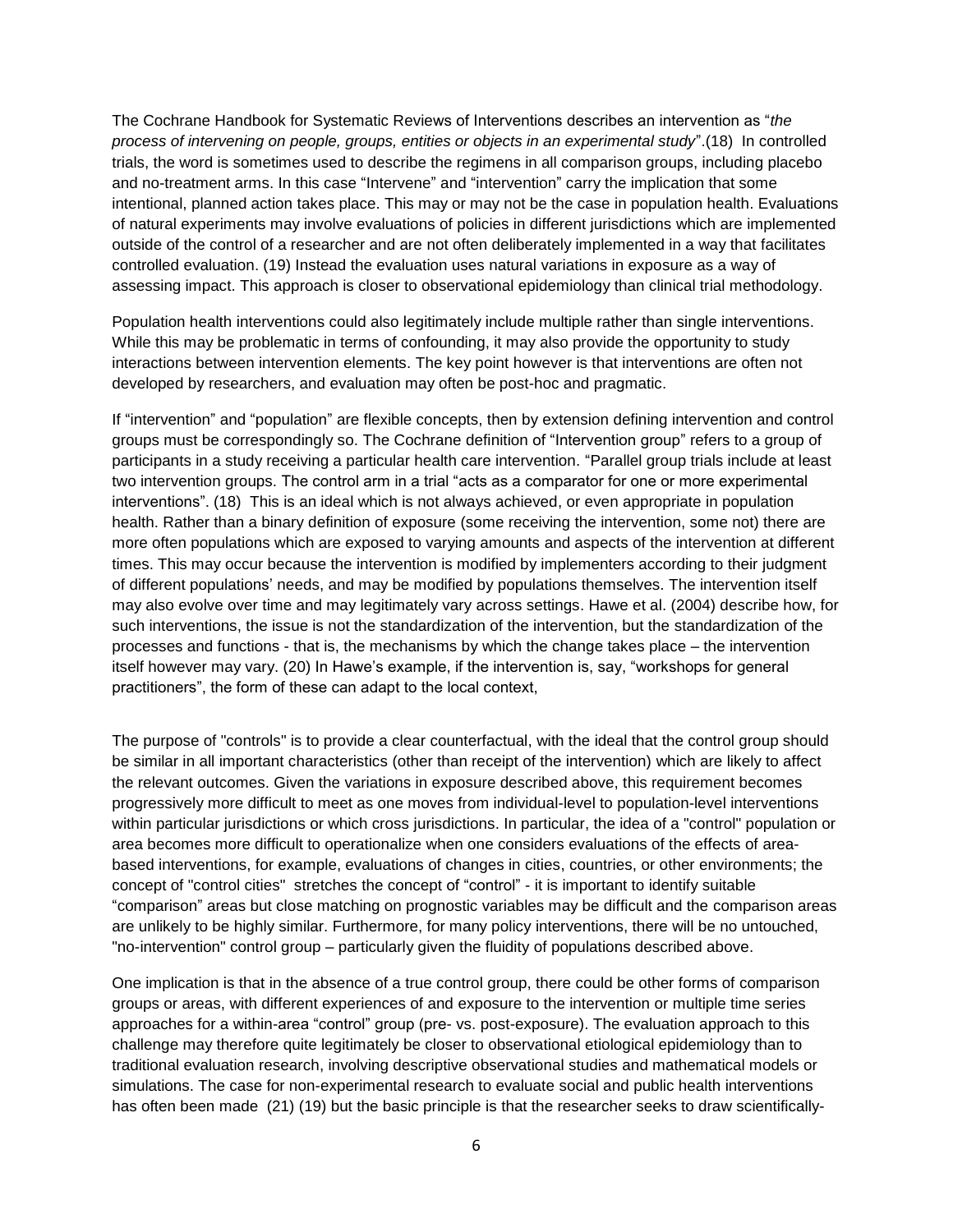based inferences about the relationship between causes and outcomes. Non-experimental studies are appropriate for doing this, with the choice of design depending on feasibility, effect size, cost, whether the intervention has already happened or not, and the possibility for the researcher to influence the intervention implementation.

#### *Primary outcomes, intermediate outcomes and adverse effects*

Epidemiological approaches to evaluating interventions require that the primary outcome should be defined *a priori*. The Cochrane definition refers to "the outcome of greatest importance" but also recommends that Cochrane Reviews should seek to include all outcomes that are likely to be important to users of the review, bearing in mind the risks (e.g., false positives). This is a flexible approach which acknowledges that there is no perfect solution. Funders and peer reviewers however are often less flexible and studies which do not nail their colors to the mast of a single, primary outcome may be not be well received, or even funded. As population health interventions often occur outside the health sector it may make little sense to users to make a health outcome the "primary" one. For population health research, particularly for interventions outside the health sector, categorizing outcomes as "primary" or "secondary" is often difficult, given that different stakeholders or sectors will have different perspectives on the value of the different outcomes.

Intermediate and surrogate outcomes may therefore be particularly important in population health intervention research. These are defined as outcome measures that are not of direct practical importance but are believed to reflect outcomes that are important nonetheless. Surrogate endpoints are often physiological or biochemical markers that can be relatively quickly and easily measured, and that are taken as being predictive of important clinical outcomes. They are often used when observation of clinical outcomes requires long follow-up, though can be misleading[\(22\)](#page-10-3) However given the lag times between some interventions and their health impacts in population health research, careful use of intermediate outcomes may be helpful to users and help elucidate the causal pathways - for example, by providing evidence of effects at various points on the pathway between intervention and outcome. For this reason there is increasing interest in modeling approaches such as Directed Acyclic Graphs (DAGS), Agent Based Modeling, and Structural Equation Modeling (SEM).[\(23,](#page-10-4) [24\)](#page-10-5)

The possibility of unintended adverse outcomes is a particular concern in population health interventions. Key among these adverse outcomes is the possibility that an intervention may increase health inequities in the population. Lorenc and Oliver contrast public health with clinical medicine, where there is a substantial literature on adverse events and patient safety, including how to monitor them through the research process; in public health research however unintended harms may go uncaptured or be overlooked, particularly in cases of policies or programs where researchers are not controlling the intervention. In the case of inequities, they may be difficult to identify; for example improved health outcomes at a population level may mask increasing inequities between subgroups in the same population – even where every individual experiences in that population some degree of improvement.[\(25\)](#page-10-6) There is some evidence that downstream, individually-focussed interventions, as opposed to upstream population-level interventions may be more likely to increase inequities.[\(26\)](#page-10-7)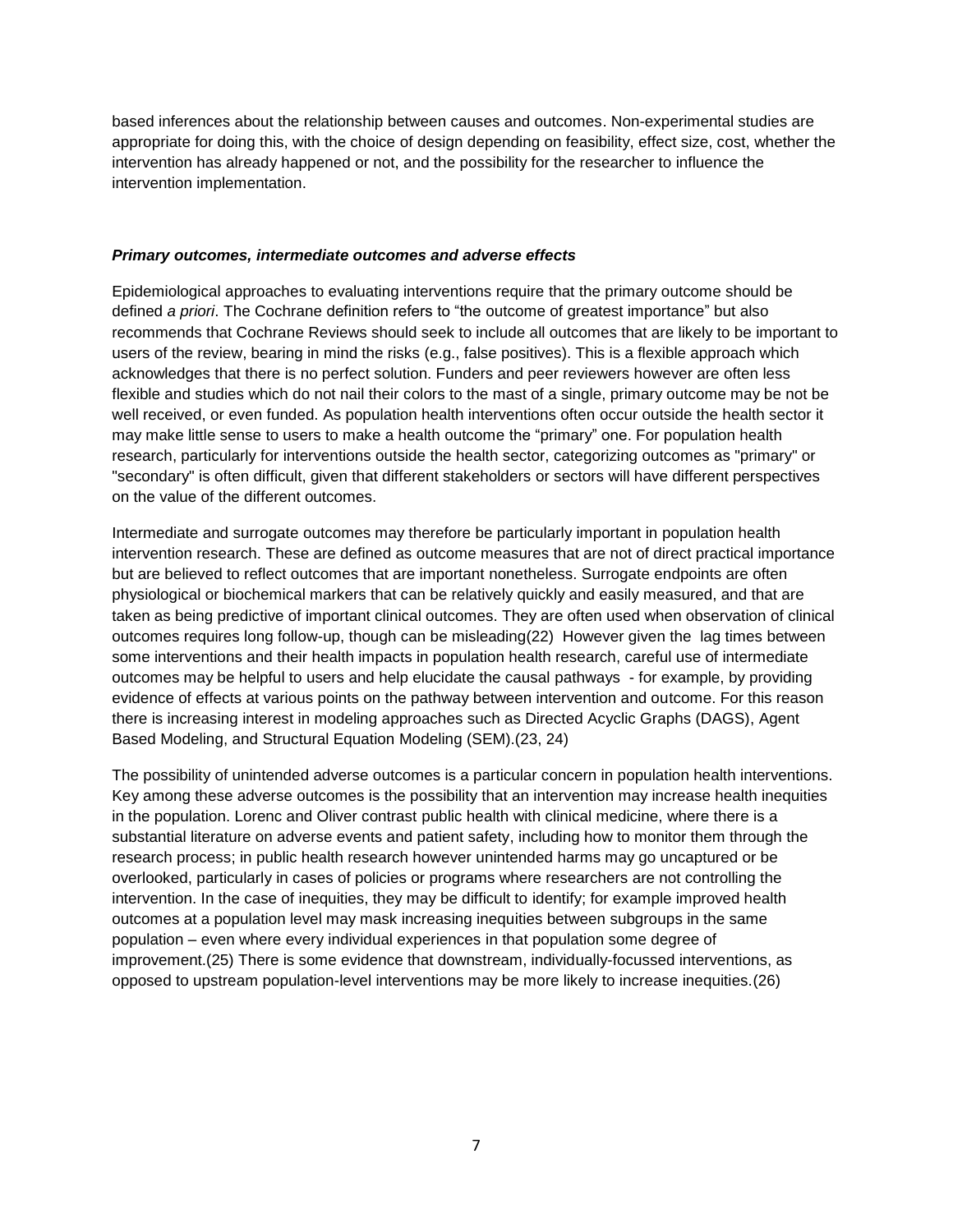### **Policies, programmes and projects**

Aside from simply examining 'interventions', as described above, population health is also frequently concerned with the effects of policies, programmes and projects. However the distinction between these three terms is often vague, and the terms are often used interchangeably. In its Glossary of Health Impact Assessment, or HIA, [\(27\)](#page-10-8), the World Health Organization makes a distinction between them:

*"Policy: A policy can be defined as an agreement or consensus on a range of issues, goals and objectives which need to be addressed.. For example, "Saving Lives: Our Healthier Nation" can be seen as a national health policy aimed at improving the health of the population of England, reducing health inequalities and setting objectives and targets which can be used to monitor progress towards the policy's overall goal or aims.*

*Programme: The term programme usually refers to a group of activities which are designed to be implemented in order to reach policy objectives.. For example, many Single Regeneration Budget programmes and New Deal for Communities initiatives have a range of themes within their programmes – often including health, community safety (crime), education, employment and housing – and within these themes are a number of specific projects which, together, make up the overall programme. Project: A project is usually a discrete piece of work addressing a single population group or health determinant, usually with a pre-set time limit. For example, "Private Rented Dwellings" was a three year project in Southport, Merseyside which provided money to private landlords in order to bring their rented properties up to housing fitness standards….A project can therefore be seen as "a component of a programme".*

Some authors further distinguish these terms according to their application at strategic and tactical levels: *"Policy represents the way in which government or an organisation seeks to achieve the objectives it has set. HIA at this level can be strategic, enabling health concerns to be incorporated early on and a "global" view to be taken. […] HIA at the programme or project level allows health impacts to be assessed that are specific to a particular locality or community. It is more tactical, with aims relating to proposal modification and implementation*[\(28\)](#page-10-9).

However authors from the fields of Health Impact Assessment, policy analysis and health promotion (e.g. Potvin and Mc Queen), have all emphasised that the distinction between these levels remains vague: *"Program, intervention, project, initiative, are often used interchangeably" ( 2009)."* [\(29\)](#page-10-10)

All the terms listed above are frequently deployed to support the wider endeavour of making public health more evidence-based. However if even basic concepts are either ill-defined or are subject to widely different interpretations, this in turn presents greater problems for population health intervention research, summarised by one researcher as ["Can you want evidence based policymaking if you don't really know](https://paulcairney.wordpress.com/2015/02/02/defining-policy-policymakers-evidence-ebpm/)  [what it](https://paulcairney.wordpress.com/2015/02/02/defining-policy-policymakers-evidence-ebpm/) is?" [\(30\)](#page-10-11).

### **Discussion**

.

We have used the PICO framework to structure a discussion around some of the main epistemological and methodological differences between more "traditional" epidemiology and population health research. The list of terms is obviously not exhaustive (other fruitful areas for discussion could include "context", "confounding" and "blinding").Those we have chosen to discuss are not meant to be taken as the most "important", but rather those which we believe appear to be fundamental concepts (baseline, control) yet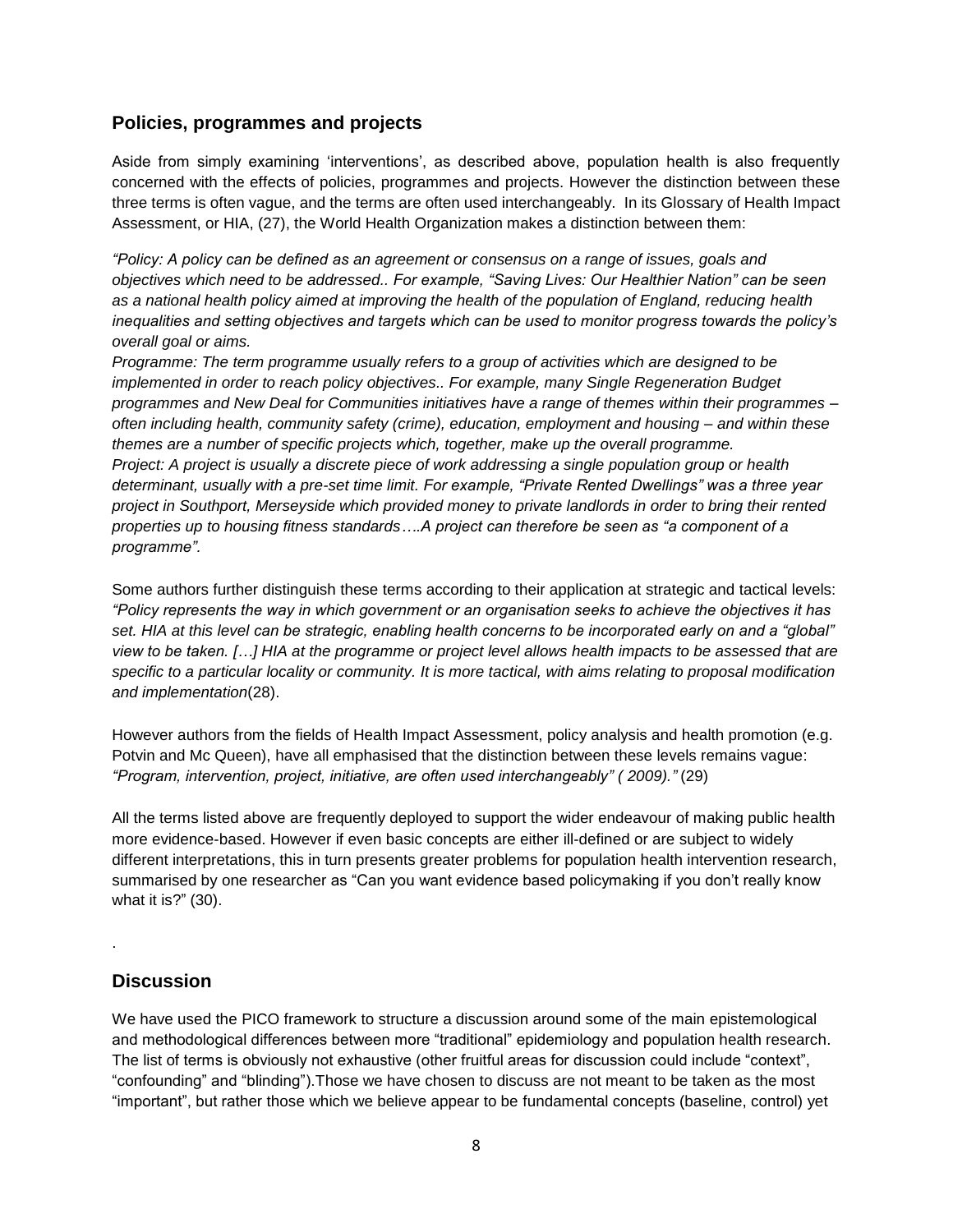which may significantly differ in their application between clinical epidemiology and population health intervention research. We also highlight the tension between epidemiologically-based evaluations of highly-controlled interventions, and the reality of assessing change in complex systems where the researcher does not control the implementation of the intervention - which is generally the case with policies. Current population health intervention research is often engaged in applying methods from one paradigm (EBM) to another (systems thinking). However, there is no simple rapprochement between the two, and we are often faced with a simple choice; conducting formal, epidemiologically-based evaluations, while accepting that it is often a biased and potentially misleading representation of the complex social world; or to adopt a systems-level approach to evaluation which takes account of the fluid, dynamic and interlinked nature of populations, interventions and contexts. While the latter is much discussed, the practical application of systems thinking still requires development. In the interim population health researchers continue to force the "square peg" of complex interventions into the "round hole" of clinical epidemiology.

There are several small but valuable steps which could be taken now. The first is to develop new critical appraisal tools for population health intervention studies which are focused on evaluation of change in systems over time, and which negotiate the vagaries of multiple and changing baselines, the problem of identifying controls, and so on. This would have practical value for systematic reviews, for which current practice often involves adapting existing tools originally intended for appraising clinical or behavioural studies. It would mean that studies in this field would not be downgraded on the basis of their inability to meet inappropriate criteria; and would upgraded if they appear to be consistent with what would be considered best practice within the research area. Reporting guidelines for journals publishing such studies could also be revisited to ensure that they are fit for purpose – for example, to capture relevant aspects of populations, contexts and interventions, and outcomes that are both intended and unintended. Improving understanding among researchers, funders, and users that these different underlying epistemologies do not mean different (lower) standards is also essential. For researchers, discussion of "gold standards" in evidence needs to be shelved. It is of little utility or relevance to population health intervention research, and the concept is outdated even in EBM. [\(31\)](#page-10-12)

The most productive change now is likely to be a change of perspective, rather than a change of tools. Adopting Hawe and Shiell's perspective of interventions as "change in systems", as opposed to discrete on/off events, will be transformative for PHIR.[\(10\)](#page-9-9) [\(17\)](#page-9-16) [\(20\)](#page-10-1) Teasing out the implications of this perspective for evaluation, appraisal, synthesis, study reporting and decision-making, while learning from past examples, is an imperative.

**Acknowledgements and funding:** Sarah Viehbeck was funded through an Emerging Researcher Award through the Population Health Improvement Research Network and through Visiting Scholar support provided by the London School of Hygiene and Tropical Medicine. Mark Petticrew received support for this manuscript through funding from the UK National Institute of Health Research, and the CIHR International Collaboration on Complex Interventions (ICCI). Steven Cummins is supported by a United Kingdom National Institute for Health Research (UK-NIHR) Senior Research Fellowship.The views and opinions expressed therein are those of the authors and do not necessarily reflect those of the UK-NIHR or the UK Department of Health. A preliminary draft of this manuscript was shared at a writing workshop supporting by the Canadian Institutes of Health Research-Institute of Population and Public Health and the Center for Community Health Development. The authors acknowledge Erica Di Ruggiero, Nancy Edwards, Penny Hawe, and Ken McLeroy for contributing to discussions which informed the ideas in the manuscript.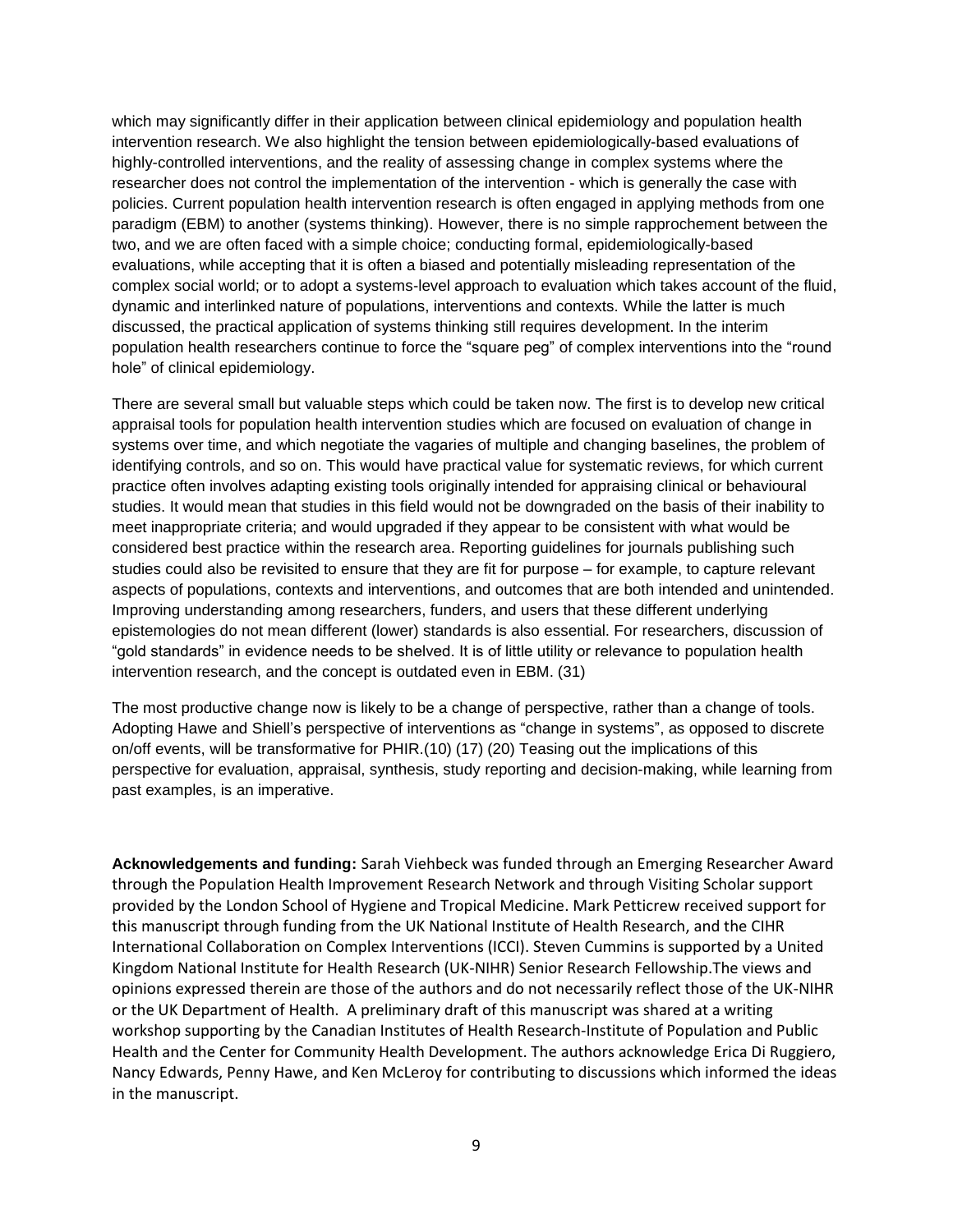## **References**

<span id="page-9-0"></span>1. Hawe P, Samis S, Di Ruggiero E, Shoveller J. Population health intervention research initiative for Canada: Progress and prospects. New South Wales Public Health Bulletin. 2011;22(22(1-2)):27-32.

<span id="page-9-1"></span>2. Bambra C, Gibson M, Sowden A, Wright K, Whitehead M, Petticrew M. Tackling the wider social determinants of health and health inequalities: evidence from systematic reviews. Journal of Epidemiology and Community Health. 2010;64(4):284-91.

<span id="page-9-2"></span>3. Thorngate W, Faregh N, Young M. Mining the archives: Analyses of CIHR research grant adjudications. Available at[: http://http-server.carleton.ca/~warrent/reports/mining\\_the\\_archives.pdf.](http://http-server.carleton.ca/~warrent/reports/mining_the_archives.pdf) Accessed 11th March 2014. 2002.

<span id="page-9-3"></span>4. Corporate affairs plan. November 25th, 1987. 2501254715/4723. Available at: [http://legacy.library.ucsf.edu/tid/itj32e00.](http://legacy.library.ucsf.edu/tid/itj32e00) Accessed 23rd July 2014.

<span id="page-9-4"></span>5. Memo on preparation and handling of halal foods, 12th November 1998. Available at: [http://legacy.library.ucsf.edu/tid/uau30d00.](http://legacy.library.ucsf.edu/tid/uau30d00) Accessed 23rd July 2014.

<span id="page-9-5"></span>6. Description of Martin Haley's activities for RJ Reynolds. Available at:

[http://www.sciencecorruption.com/ATN178/00514.html.](http://www.sciencecorruption.com/ATN178/00514.html) Accessed 23rd July 2014.

<span id="page-9-6"></span>7. Wells G, Shea B, O'Connell D, Peterson J, Welch V, Tugwell P ea. The Newcastle-Ottawa Scale (NOS) for assessing the quality of nonrandomised studies in meta-analyses. Ottawa: Clinical Epidemiology Unit, University of Ottawa, 1999., .

<span id="page-9-7"></span>8. Krieger N. Who and What Is a "Population"? Historical debates, current controversies, and implications for understanding "Population Health" and rectifying health inequities. Milbank Quarterly. 2012;90(4):634–81.

<span id="page-9-8"></span>9. Christakis N, Fowler J. The Spread of Obesity in a Large Social Network over 32 Years. N Engl J Med. 2007;357:370-9.

<span id="page-9-9"></span>10. Shiell A, Hawe P, Gold L. Complex interventions or complex systems? Implications for health economic evaluation. BMJ. 2008 336(7656):1281-3.

<span id="page-9-10"></span>11. Motlagh B, O'Donnell M, Yusuf S. Prevalence of cardiovascular risk factors in the Middle East: a systematic review. Eur J Cardiovasc Prev Rehabil. 2009;16(3):268-80.

<span id="page-9-11"></span>12. Fowkes F, Stewart M, Fowkes F, Amos A, Price J. Scottish smoke-free legislation and trends in smoking cessation. Addiction. 2008;103(11):1888–95,.

<span id="page-9-12"></span>13. Nykiforuk C, Eyles C, Campbell H. Smoke-free spaces over time: a policy diffusion study of bylaw development in Alberta and Ontario, Canada. Health Soc Care Community. 2008;16(1):64-74.

<span id="page-9-13"></span>14. Procedure to obtain halal certification. Bates No: 524433842. Available at:

[http://legacy.library.ucsf.edu/tid/exu03c00.](http://legacy.library.ucsf.edu/tid/exu03c00) Accessed 20th December 2013.

<span id="page-9-14"></span>15. Diepeveen S, Ling T, Suhrcke M, Roland M, Marteau T. Public acceptability of government intervention to change health-related behaviours: a systematic review and narrative synthesis. BMC Public Health. 2013;13:756.

<span id="page-9-15"></span>16. Kouri D. Knowledge exchange strategies for interventions and policy in public health. Evidence & Policy. 2009;5(1):71-83.

<span id="page-9-16"></span>17. Hawe P, Shiell A, Riley T. Theorising interventions as events in systems. Am J Community Psychol. 2009;43(3-4):267-76.

<span id="page-9-17"></span>18. Higgins J, Green S. Cochrane Handbook for Systematic Reviews of Interventions Version 5.1.0 (updated March 2011). The Cochrane Collaboration, 20112011.